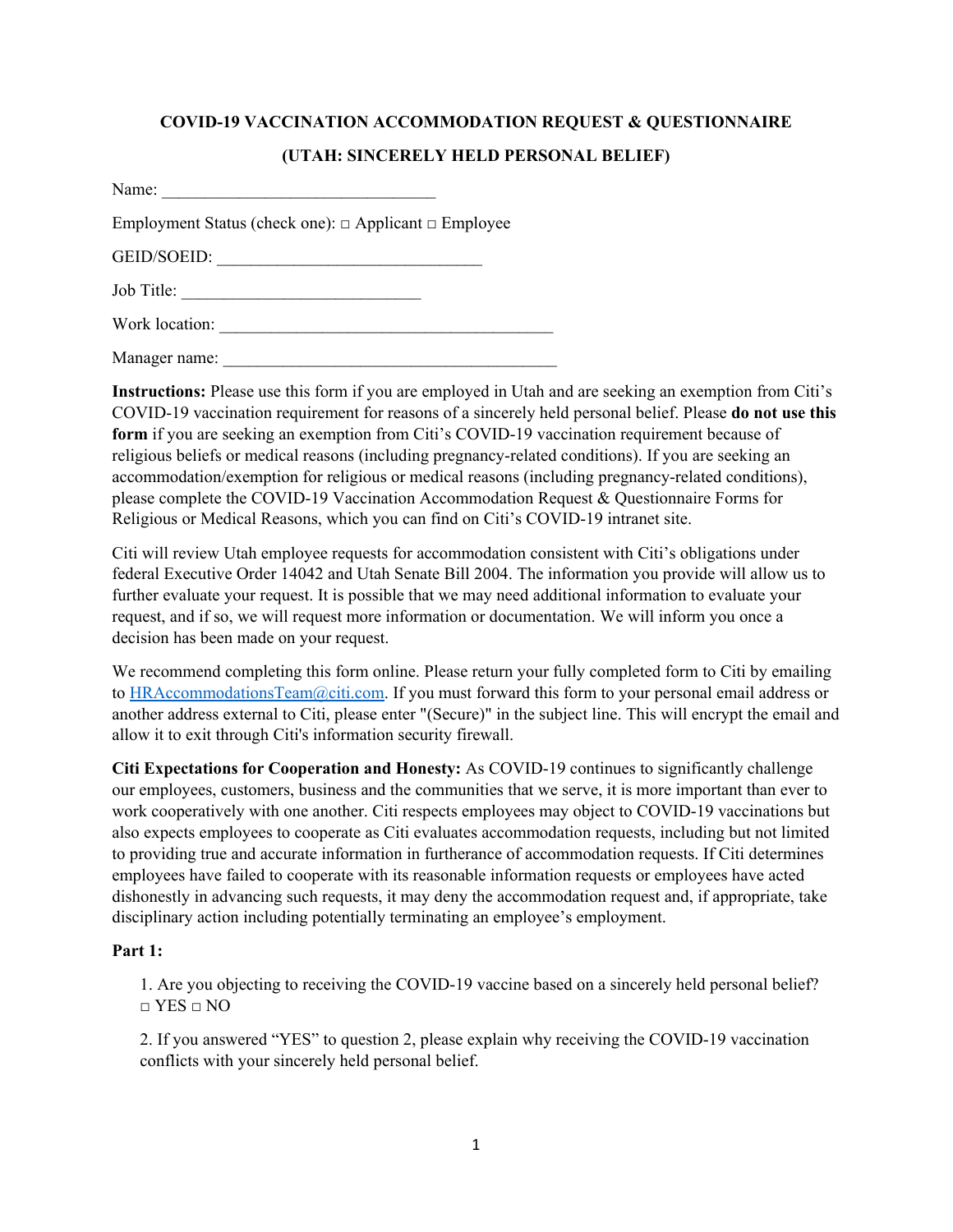**Part 2: Assessing Your Ability to Participate in COVID-19 Testing, Masking and Other COVID-19 Safety Protocols.** Even if the reasons for your objection to COVID-19 vaccination are covered under Utah Senate Bill 2004, Citi must evaluate whether you can comply with other COVID-19 safety protocols. The following questions are designed to help Citi anticipate and assess those considerations.

\_\_\_\_\_\_\_\_\_\_\_\_\_\_\_\_\_\_\_\_\_\_\_\_\_\_\_\_\_\_\_\_\_\_\_\_\_\_\_\_\_\_\_\_\_\_\_\_\_\_\_\_\_\_\_\_\_\_\_\_\_\_\_\_\_\_\_\_\_\_\_\_\_\_\_\_\_\_\_\_\_  $\_$  $\_$ 

**3. COVID-19 Testing:** If you are granted an accommodation from vaccination, are you able to engage in nasal swab COVID-19 testing three times or more times per week?  $\Box$  YES  $\Box$  NO If you answered, "YES," proceed to question 4 and do not answer questions  $3(a)$  to  $3(g)$ . If you answered, "NO," please answer questions 3(a) to 3(g) (checking "NOT APPLICABLE" for questions focused on religious objections if your objection is not based on religion) to enable us to assess the potential conflict with COVID-19 testing and/or your willingness to participate in testing:

a. Please check the box(es) describing the reason you are unable to participate in nasal swab COVID-19 testing three or more times per week and explain further in the space below why the reasons you have noted prevent you from participating in such testing:  $\Box$  Religious  $\Box$ Philosophical □ Medical □ Other. **If you check "Medical," do not disclose the medical reason on this form.** If you check "Religious," please confirm the religious belief, practice, or observance or conviction that conflicts with COVID-19 testing.

 $\_$ \_\_\_\_\_\_\_\_\_\_\_\_\_\_\_\_\_\_\_\_\_\_\_\_\_\_\_\_\_\_\_\_\_\_\_\_\_\_\_\_\_\_\_\_\_\_\_\_\_\_\_\_\_\_\_\_\_\_\_\_\_\_\_\_\_\_\_\_\_\_\_\_\_\_\_\_\_\_\_\_\_  $\_$ 

 $\_$  $\_$  $\_$ 

 $\_$  $\_$  $\_$ 

b. Have you been participated in testing or medical procedures previously that penetrate your nasal passage, including prior COVID-19 tests?  $\Box$  YES  $\Box$  NO If you answered, "YES," please describe why you then are unable to participate in COVID-19 testing.

c. Would receiving a COVID-19 test that requires a nasal swab interfere with your ability to practice your religion?  $\Box$  YES  $\Box$  NO If you answered, "YES," please explain.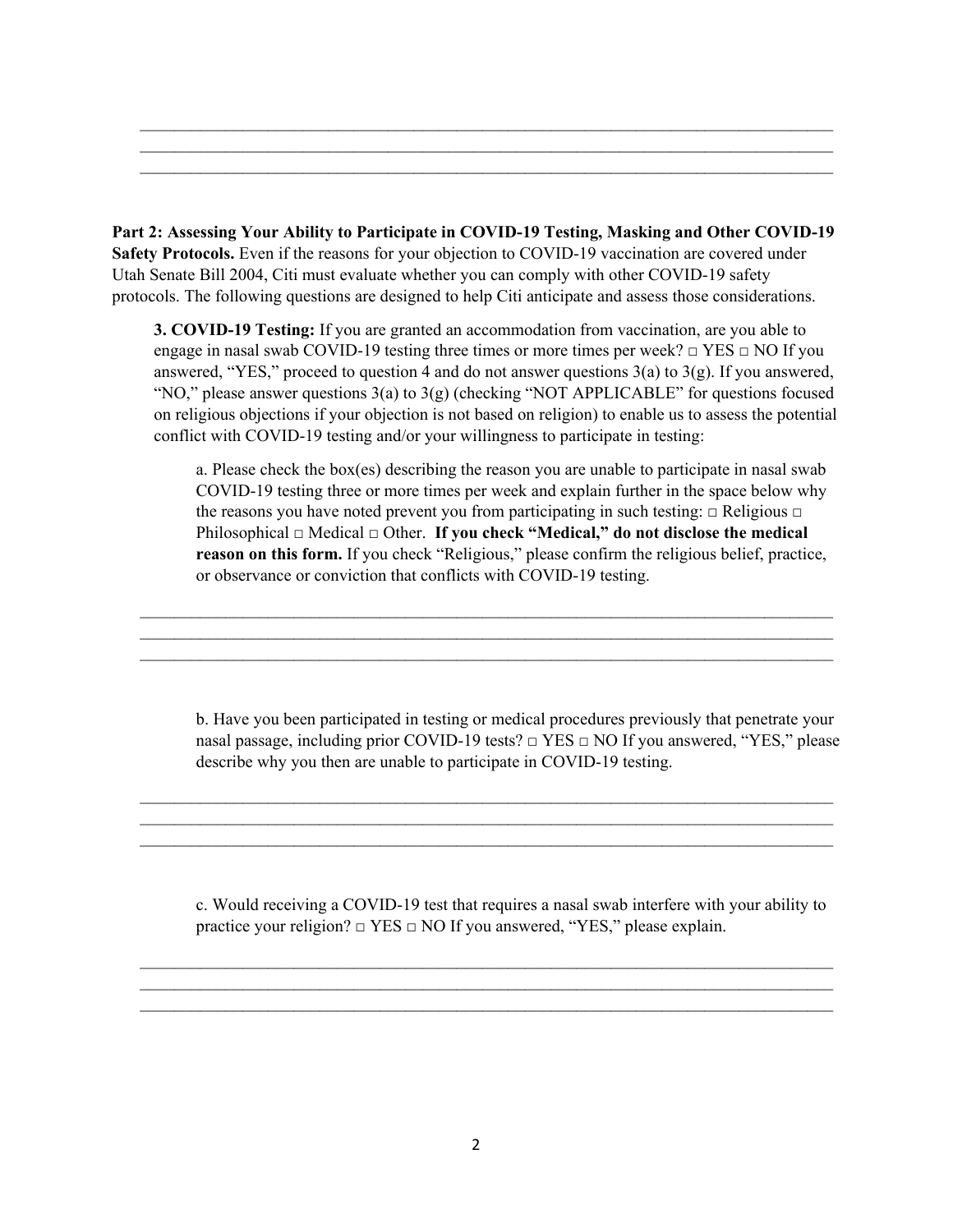d. If your objection to participating in COVID-19 testing is based on your religious beliefs, does your religion, religious belief, practice or conviction permit you to submit to COVID-19 testing which does not require a nasal swab or penetration of the nasal cavity?  $\Box$  YES  $\Box$  NO  $\Box$ NOT APPLICABLE If you answered, "YES," please explain why you then are unable to participate in COVID-19 testing. If you answered, "NO," please explain why the religious belief, practice or conviction prevents you doing so.

 $\_$ \_\_\_\_\_\_\_\_\_\_\_\_\_\_\_\_\_\_\_\_\_\_\_\_\_\_\_\_\_\_\_\_\_\_\_\_\_\_\_\_\_\_\_\_\_\_\_\_\_\_\_\_\_\_\_\_\_\_\_\_\_\_\_\_\_\_\_\_\_\_\_\_\_\_\_\_\_\_\_\_\_  $\_$ 

e. If your objection to participating in COVID-19 testing is based on your religious beliefs, are you aware of any COVID-19 tests that you could undergo consistent with your religion, religious belief, practice or conviction?  $\Box$  YES  $\Box$  NO  $\Box$  NOT APPLICABLE If you answered, "YES," please identify the COVID-19 tests you could undergo.

 $\_$  $\_$  $\_$ 

f. If your objection to participating in COVID-19 testing is based on your religious beliefs, does your religious belief, practice, conviction or observance affect other aspects of your life, such as if it prevents you from delivering self-healthcare such as ear, mouth or teeth hygiene?  $\Box$  YES  $\Box$  NO  $\Box$  NOT APPLICABLE If you answered, "YES," please explain the aspects of your life that are impacted.

 $\_$  $\_$  $\_$ 

 $\_$  $\_$  $\_$ 

g. Please describe any specific workplace changes you might seek, request or recommend if you do not participate fully in COVID-19 testing, which you believe would help balance the safety of Citi Employees.

**4. Masking:** If you are granted an accommodation from vaccination, are you able to wear a mask while engaged in work at a Citi site?  $\Box$  YES  $\Box$  NO If you answered, "YES," proceed to question 5 and do not answer questions 4(a) and 4(b). If you answered, "NO," to enable us to assess the potential conflict with masking requirements and/or your willingness to wear masks or other facecoverings, please answer questions 4(a) and 4(b):

a. Please check the box(es) describing the reason you are unable to wear masks while engaged in Citi work and explain further in the space below the reasons why you are unable